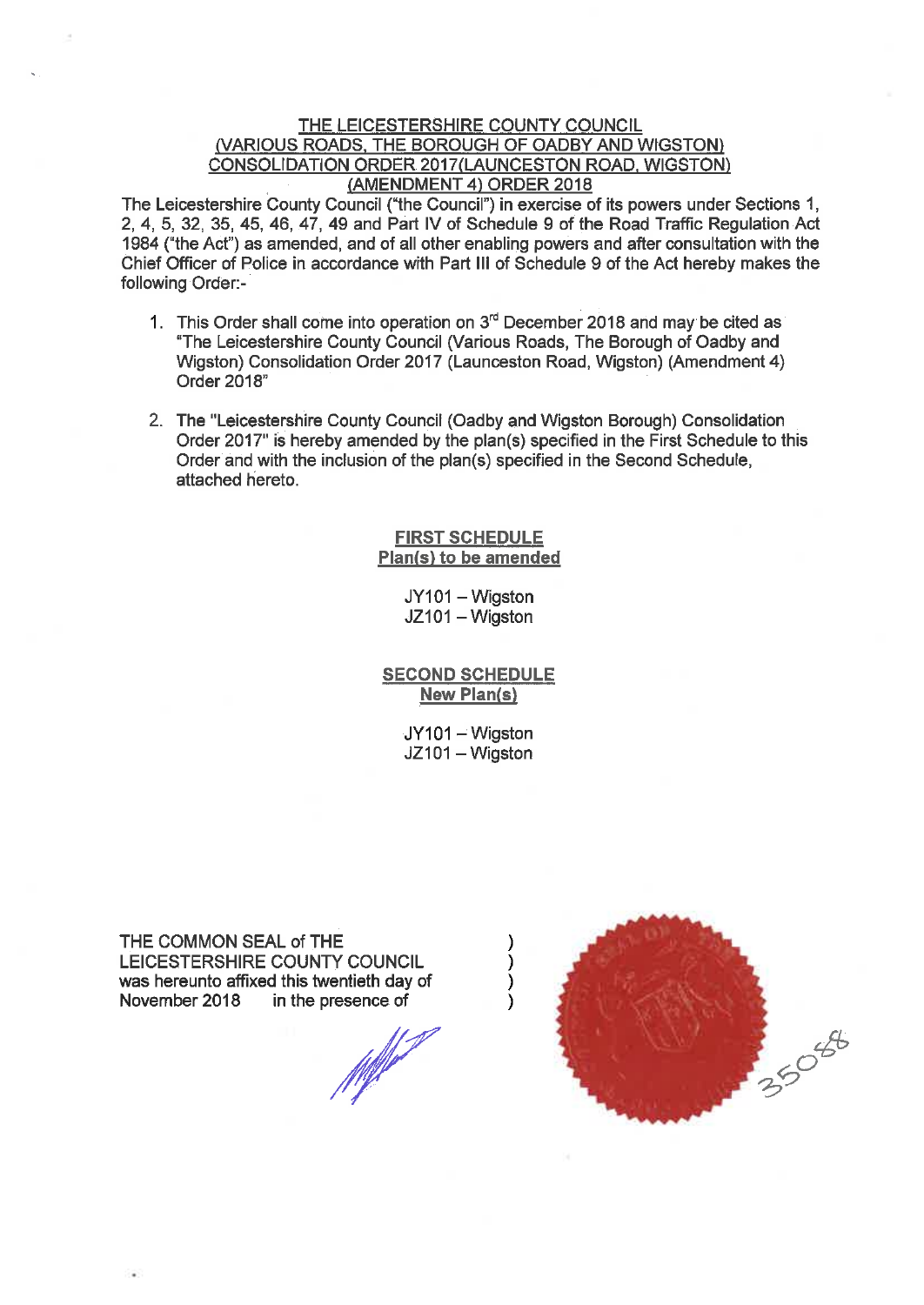

DRAWN BY

Tile Ref: JY101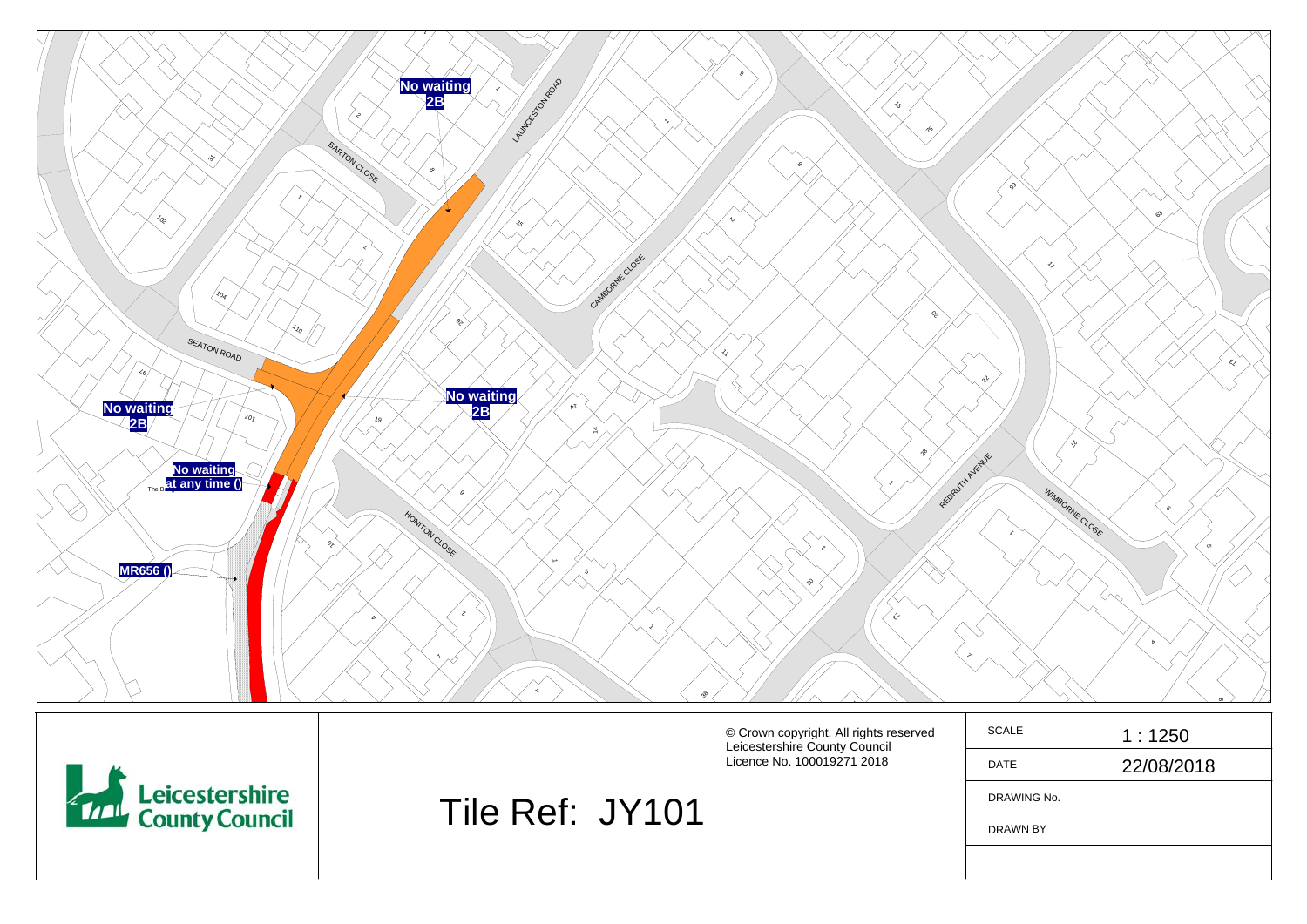

|                                                   |                 | © Crown copyright. All rights reserved<br>Leicestershire County Council<br>Licence No. 100019271 2018 | SCALE<br><b>DATE</b> | 1:1250<br>22/08/2018 |
|---------------------------------------------------|-----------------|-------------------------------------------------------------------------------------------------------|----------------------|----------------------|
| <b>Example 3</b> Leicestershire<br>County Council | Tile Ref: JZ101 |                                                                                                       | DRAWING No.          |                      |
|                                                   |                 |                                                                                                       | DRAWN BY             |                      |
|                                                   |                 |                                                                                                       |                      |                      |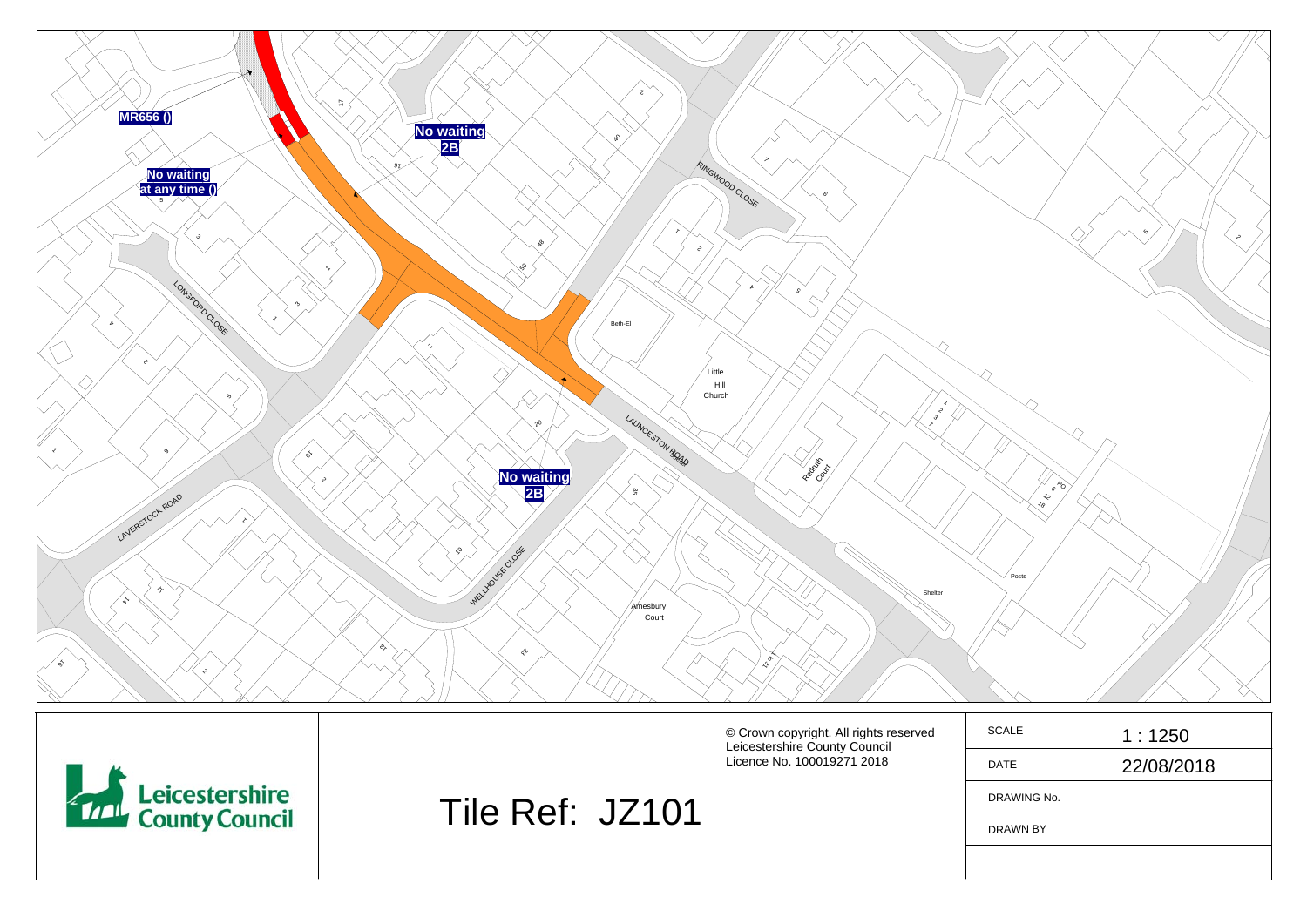

| 7A: Ambulance Parking Place<br>MR585: Loading Only 4pm-midnight and midnight-10am /<br>Disabled Parking 3 hours no return within 1 hour 10am-4pm          |    |
|-----------------------------------------------------------------------------------------------------------------------------------------------------------|----|
|                                                                                                                                                           |    |
| 7B: Bus Parking Place                                                                                                                                     |    |
| MR582: Disabled Parking 3 hours no return within 1 hour<br>7C: Bus Parking Place 2 hours no return for 1 hour<br>Sun - Wed & Fri / No waiting Thurs & Sat |    |
| 5A: Disabled Parking<br>MR505: No waiting Thurs / Disabled Parking Fri-Weds<br>8am-6pm                                                                    |    |
| 5B: Disabled Parking 3 hours no return within 1 hour                                                                                                      |    |
| <b>Limited waiting</b><br>5J: Disabled Parking 3 hours no return within 1 hour                                                                            |    |
| 4S: Limited waiting 1 hour no return within 1 hour<br>10am-4pm                                                                                            |    |
| 8am-6pm<br>5C: Disabled Parking 3 hours no return within 1 hour                                                                                           |    |
| 4K: Limited waiting 1 hour no return within 1 hour<br>Mon-Fri 8am-5pm                                                                                     |    |
| Fri-Weds 8am-6pm<br>5D: Disabled Parking 3 hours no return within 1 hour                                                                                  |    |
| 4M: Limited waiting 1 hour no return within 1 hour<br>Mon-Sat 8am-6pm                                                                                     |    |
| Mon-Fri 8am-5pm<br>Disabled Parking 3 hours no return within 1 hour<br>5E:                                                                                |    |
| Sun - Wed & Fri<br>4R: Limited waiting 1 hour no return within 1 hour                                                                                     |    |
| Mon-Fri 8am-6pm<br>5K: Disabled Parking 6pm-midnight and midnight-6am                                                                                     | 60 |
| 4H: Limited waiting 1 hour no return within 1 hour                                                                                                        |    |
| 5F: Disabled Parking Fri-Weds 8am-6pm<br>Mon-Fri 9am-5pm                                                                                                  |    |
| 5G: Disabled Parking Mon-Sat 8am-6pm<br>4Y: Limited waiting 1 hour no return within 1 hour                                                                | 6I |
| Mon-Sat 3pm-6pm                                                                                                                                           |    |
| 5H: Disabled Parking Partial Footway Parking<br>4G: Limited waiting 1 hour no return within 1 hour                                                        | 41 |
| MR644: Disabled Parking 6pm-midnight and midnight-6am /<br>Mon-Sat 8am-6pm                                                                                |    |
| Loading Only 6am-6pm                                                                                                                                      | 61 |
| 6A: Limited waiting 1 hour no return within 1 hour                                                                                                        |    |
| Mon-Sat 8am-6pm 01 Oct - 31 May except resident's parking<br>permit holders                                                                               |    |

# DATE: 16/08/2018

#### Page  $1$  of  $4$

- B: Limited waiting 1 hour no return within 1 hour Mon-Sat 8am-6pm except resident's parking permit holder
- N: Limited waiting 2 hours no return within 1 hour 8am-6pm
- L: Limited waiting 2 hours no return within 1 hour Mon-Fri 8am-5pm
- J: Limited waiting 2 hours no return within 1 hour Mon-Fri 8am-6pm
- X: Limited waiting 2 hours no return within 1 hour Mon-Fri 8am-6pm Partial Footway Parking
- Q: Limited waiting 2 hours no return within 1 hour Mon-Fri 9am-5pm
- V: Limited waiting 2 hours no return within 1 hour Mon-Sat 8am-6pm
- C: Limited waiting 2 hours no return within 1 hour Mon-Sat 8am-6pm 01 Oct - 31 May except resident's parkin permit holders
- D: Limited waiting 2 hours no return within 1 hour Mon-Sat 8am-6pm except resident's parking permit holder
- U: Limited waiting 2 hours no return within 1 hour Mon-Sat 9am-4.30pm
- E: Limited waiting 20 mins no return within 3 hours Mon-Sat 8am-6pm except resident's parking permit holder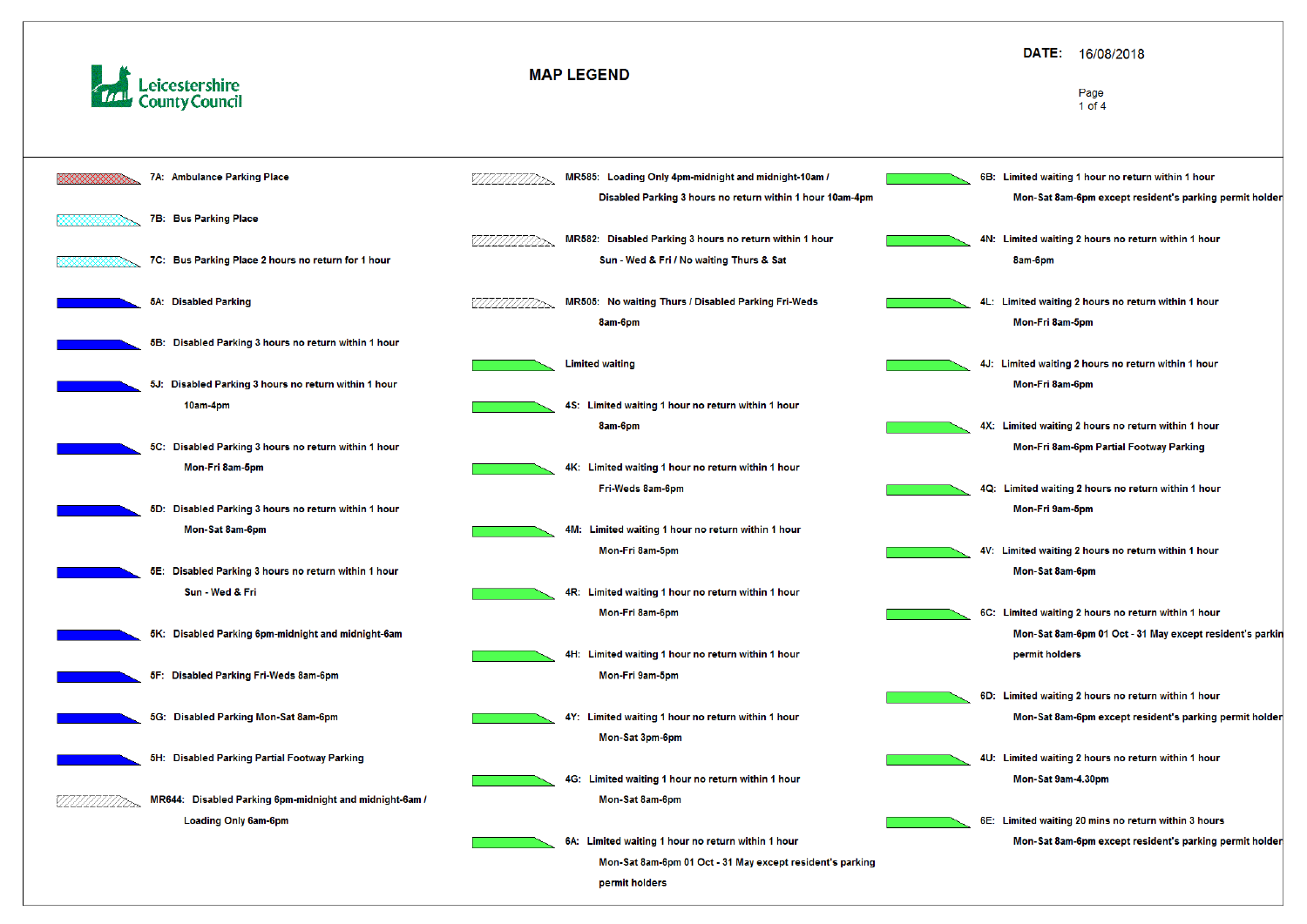

| 4C: Limited waiting 30 mins no return within 1 hour      |                                                                                                                                                                                                                                                                                                                                                                                                                                                                                                                                                       | MR506: Limited waiting 1 hour no return within 1 hour   |                                                                                                                                                                                                                                                                                                                                                                      |    |
|----------------------------------------------------------|-------------------------------------------------------------------------------------------------------------------------------------------------------------------------------------------------------------------------------------------------------------------------------------------------------------------------------------------------------------------------------------------------------------------------------------------------------------------------------------------------------------------------------------------------------|---------------------------------------------------------|----------------------------------------------------------------------------------------------------------------------------------------------------------------------------------------------------------------------------------------------------------------------------------------------------------------------------------------------------------------------|----|
| 8am-6pm                                                  |                                                                                                                                                                                                                                                                                                                                                                                                                                                                                                                                                       | Fri-Weds 8am-6pm / No waiting Thurs                     |                                                                                                                                                                                                                                                                                                                                                                      |    |
|                                                          |                                                                                                                                                                                                                                                                                                                                                                                                                                                                                                                                                       |                                                         |                                                                                                                                                                                                                                                                                                                                                                      |    |
| 4A: Limited waiting 30 mins no return within 1 hour      |                                                                                                                                                                                                                                                                                                                                                                                                                                                                                                                                                       | MR563: Limited waiting 2 hours no return within 1 hour  |                                                                                                                                                                                                                                                                                                                                                                      |    |
| Mon-Fri 8am-6pm                                          |                                                                                                                                                                                                                                                                                                                                                                                                                                                                                                                                                       | Mon-Sat 9am-4.30pm / No waiting / No Loading Mon-Sat    |                                                                                                                                                                                                                                                                                                                                                                      |    |
|                                                          |                                                                                                                                                                                                                                                                                                                                                                                                                                                                                                                                                       | 7.30am-9am and 4.30pm-6pm                               |                                                                                                                                                                                                                                                                                                                                                                      | 71 |
| 6F: Limited waiting 30 mins no return within 1 hour      |                                                                                                                                                                                                                                                                                                                                                                                                                                                                                                                                                       |                                                         |                                                                                                                                                                                                                                                                                                                                                                      |    |
| Mon-Fri 9am-4pm except resident's parking permit holders |                                                                                                                                                                                                                                                                                                                                                                                                                                                                                                                                                       | MR610: Limited waiting 1 hour no return within 1 hour   |                                                                                                                                                                                                                                                                                                                                                                      |    |
|                                                          |                                                                                                                                                                                                                                                                                                                                                                                                                                                                                                                                                       | Mon-Sat 8am-6pm / No stopping except taxis 6pm-midnight |                                                                                                                                                                                                                                                                                                                                                                      |    |
| Limited waiting 30 mins no return within 1 hour<br>4B:   |                                                                                                                                                                                                                                                                                                                                                                                                                                                                                                                                                       | and midnight-8am                                        |                                                                                                                                                                                                                                                                                                                                                                      | 71 |
| Mon-Sat 8am-6pm                                          |                                                                                                                                                                                                                                                                                                                                                                                                                                                                                                                                                       |                                                         |                                                                                                                                                                                                                                                                                                                                                                      |    |
|                                                          |                                                                                                                                                                                                                                                                                                                                                                                                                                                                                                                                                       | <b>Loading Bay</b>                                      |                                                                                                                                                                                                                                                                                                                                                                      | 71 |
| 4T: Limited waiting 30 mins no return within 30 mins     |                                                                                                                                                                                                                                                                                                                                                                                                                                                                                                                                                       |                                                         |                                                                                                                                                                                                                                                                                                                                                                      |    |
| Mon-Sat 8am-6pm                                          |                                                                                                                                                                                                                                                                                                                                                                                                                                                                                                                                                       | 7W: Goods vehicles loading only 30 minutes no return    |                                                                                                                                                                                                                                                                                                                                                                      | 70 |
|                                                          |                                                                                                                                                                                                                                                                                                                                                                                                                                                                                                                                                       | for 30 mins Mon-Sat 9am-3pm                             |                                                                                                                                                                                                                                                                                                                                                                      |    |
| 4W: Limited waiting 30 mins no return within 30 mins     |                                                                                                                                                                                                                                                                                                                                                                                                                                                                                                                                                       |                                                         |                                                                                                                                                                                                                                                                                                                                                                      |    |
| Mon-Sat 8am-6pm Partial Footway Parking                  |                                                                                                                                                                                                                                                                                                                                                                                                                                                                                                                                                       | 7D: Goods vehicles loading only 6am-6pm                 |                                                                                                                                                                                                                                                                                                                                                                      |    |
|                                                          |                                                                                                                                                                                                                                                                                                                                                                                                                                                                                                                                                       |                                                         |                                                                                                                                                                                                                                                                                                                                                                      |    |
|                                                          |                                                                                                                                                                                                                                                                                                                                                                                                                                                                                                                                                       |                                                         |                                                                                                                                                                                                                                                                                                                                                                      |    |
|                                                          |                                                                                                                                                                                                                                                                                                                                                                                                                                                                                                                                                       |                                                         |                                                                                                                                                                                                                                                                                                                                                                      |    |
|                                                          |                                                                                                                                                                                                                                                                                                                                                                                                                                                                                                                                                       |                                                         |                                                                                                                                                                                                                                                                                                                                                                      |    |
|                                                          |                                                                                                                                                                                                                                                                                                                                                                                                                                                                                                                                                       |                                                         |                                                                                                                                                                                                                                                                                                                                                                      |    |
|                                                          |                                                                                                                                                                                                                                                                                                                                                                                                                                                                                                                                                       |                                                         |                                                                                                                                                                                                                                                                                                                                                                      |    |
|                                                          |                                                                                                                                                                                                                                                                                                                                                                                                                                                                                                                                                       |                                                         |                                                                                                                                                                                                                                                                                                                                                                      |    |
|                                                          |                                                                                                                                                                                                                                                                                                                                                                                                                                                                                                                                                       |                                                         |                                                                                                                                                                                                                                                                                                                                                                      |    |
|                                                          |                                                                                                                                                                                                                                                                                                                                                                                                                                                                                                                                                       |                                                         |                                                                                                                                                                                                                                                                                                                                                                      |    |
|                                                          |                                                                                                                                                                                                                                                                                                                                                                                                                                                                                                                                                       |                                                         |                                                                                                                                                                                                                                                                                                                                                                      |    |
|                                                          |                                                                                                                                                                                                                                                                                                                                                                                                                                                                                                                                                       |                                                         |                                                                                                                                                                                                                                                                                                                                                                      |    |
|                                                          |                                                                                                                                                                                                                                                                                                                                                                                                                                                                                                                                                       |                                                         |                                                                                                                                                                                                                                                                                                                                                                      |    |
|                                                          |                                                                                                                                                                                                                                                                                                                                                                                                                                                                                                                                                       |                                                         |                                                                                                                                                                                                                                                                                                                                                                      |    |
|                                                          |                                                                                                                                                                                                                                                                                                                                                                                                                                                                                                                                                       |                                                         |                                                                                                                                                                                                                                                                                                                                                                      |    |
|                                                          |                                                                                                                                                                                                                                                                                                                                                                                                                                                                                                                                                       |                                                         |                                                                                                                                                                                                                                                                                                                                                                      |    |
|                                                          |                                                                                                                                                                                                                                                                                                                                                                                                                                                                                                                                                       |                                                         |                                                                                                                                                                                                                                                                                                                                                                      |    |
| 1 hour Mon-Sat 3pm-6pm                                   |                                                                                                                                                                                                                                                                                                                                                                                                                                                                                                                                                       |                                                         |                                                                                                                                                                                                                                                                                                                                                                      |    |
|                                                          | 4P: Limited waiting 4 hours no return for 12 hours<br>4F: Limited waiting 40 mins no return within 1 hour<br>Mon-Sat 8am-6pm<br>4D: Limited waiting 40 mins no return within 20 mins<br>4E: Limited waiting 40 mins no return within 20 mins<br>Mon-Sat 8am-6pm<br>MR616: Limited waiting 1 hour no return within 1 hour<br>Mon-Sat 3pm-6pm / Goods vehicles loading only 30 minutes<br>no return for 30 mins Mon-Sat 9am-3pm<br>MR623: Loading Only 30 minutes no return for 30 minutes<br>Mon-Sat 9am-3pm / Limited waiting 1 hour no return within |                                                         | 7E: Goods vehicles loading only Mon-Sat 6am-6pm<br>7F: Goods vehicles loading only Mon-Sat 8am-6pm<br>7G: Loading Only 30 mins no return for 1 hour Mon-Sat<br>8am-6pm<br>7H: Loading Only 30 minutes no return for 30 minutes<br>7Y: Loading Only 30 minutes no return for 30 minutes<br>6am-6pm<br>7J: Loading Only 30 minutes no return for 30 minutes<br>8am-6pm |    |

### DATE: 16/08/2018

#### Page  $2$  of  $4$

Z: Loading Only 30 minutes no return for 30 minutes Mon-Sat 9am-3pm

- K: Loading Only 4pm-midnight and midnight-10am
- L: Loading Only 5am-8am
- M: Loading Only 6am-6pm
- N: Loading Only at any time
- P: Loading Only Mon-Fri 10am-4pm
- Q: Loading Only Mon-Sat 8am-6pm
- IR607: Loading Only Mon-Fri 10am-4pm / No waiting / No Loading Mon-Fri midnight-10am and 4pm-midnight and Sat Sun
- IR625: Loading Only 30 minutes no return for 30 minutes 6am-6pm / No stopping except taxis 6pm-midnight and midnight-6am
- IR608: No stopping except taxis 6pm-midnight and midnight-6am / Goods vehicles loading only 6am-6pm
- IR576: No stopping except taxis 6pm-midnight and midnight-6am / Loading Only 6am-6pm
- IR602: No stopping except taxis 6pm-midnight and midnight-8am / Goods vehicles loading only Mon-Sat 8am-6pm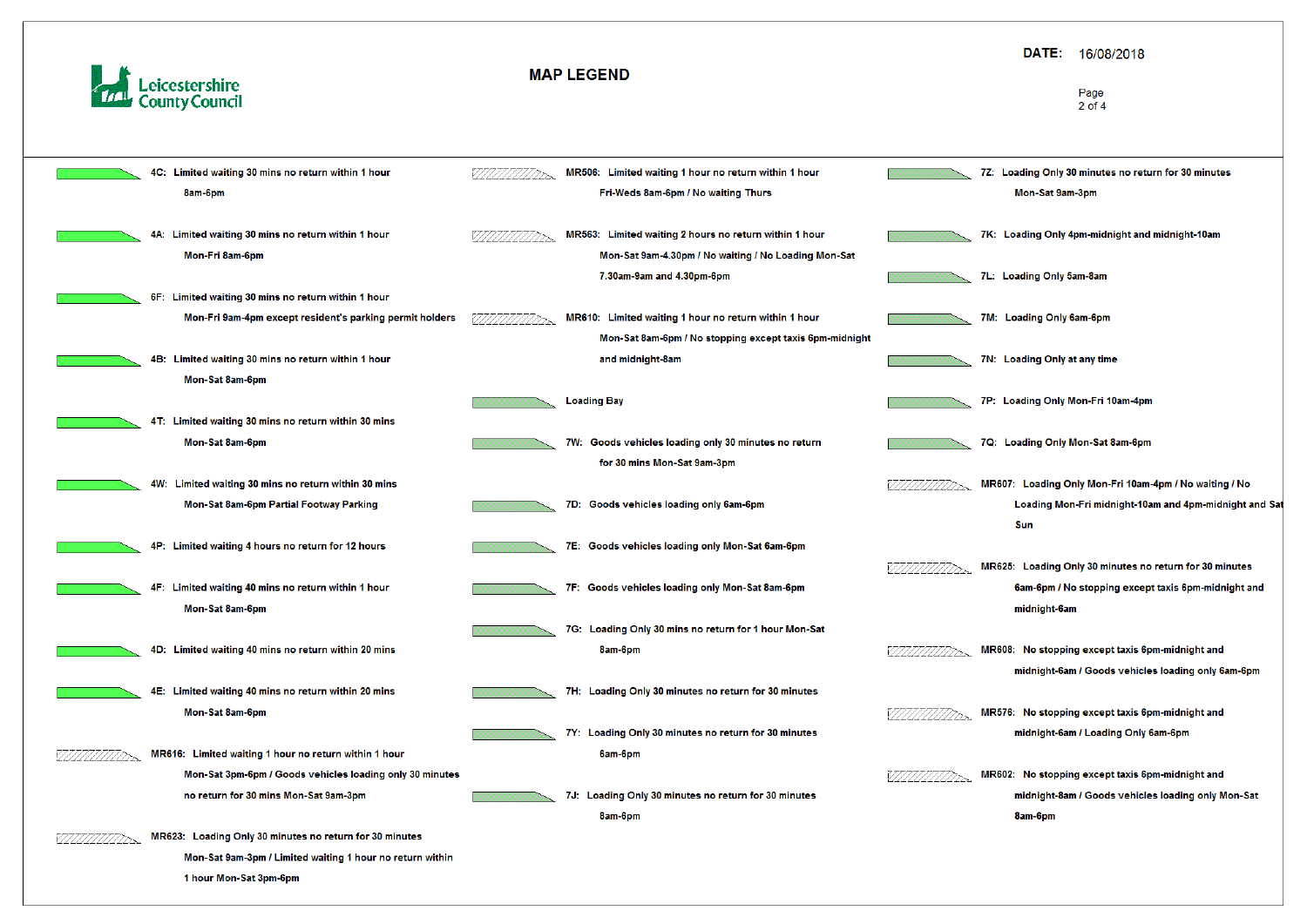



### DATE: 16/08/2018

#### Page 3 of 4

#### 3A: No waiting at anytime / No loading at any time

- MR656: School keep clear Mon-Fri 8am-4pm / No waiting at any time
- 9A: Parking Place
- 9D: Parking Place Footway Parking
- 9C: Parking Place Partial Footway Parking
- 9B: Parking Place Solo Motorcycles

#### **Pedestrian Zone**

- PED2: Pedestrian & Cycle Zone
- PED1: Pedestrian & Cycle Zone (Except for access to off street premises)
- PED6: Pedestrian & Cycle Zone (Except for loading (midnight - 10am & 4pm - midnight))
- PED3: Pedestrian & Cycle Zone (Except for loading)
- PED12: Pedestrian & Cycle Zone Except for loading (Sun-Wed midnight-10am,4pm-midnight & Thurs-Sat midnight-4am,8pm-midnight
- PED5: Pedestrian & Cycle Zone Sun Wed & Fri midnight-10am and 4pm-midnight and Thurs & Sat midnight-2am and 8pm-midnight (Except for loading)